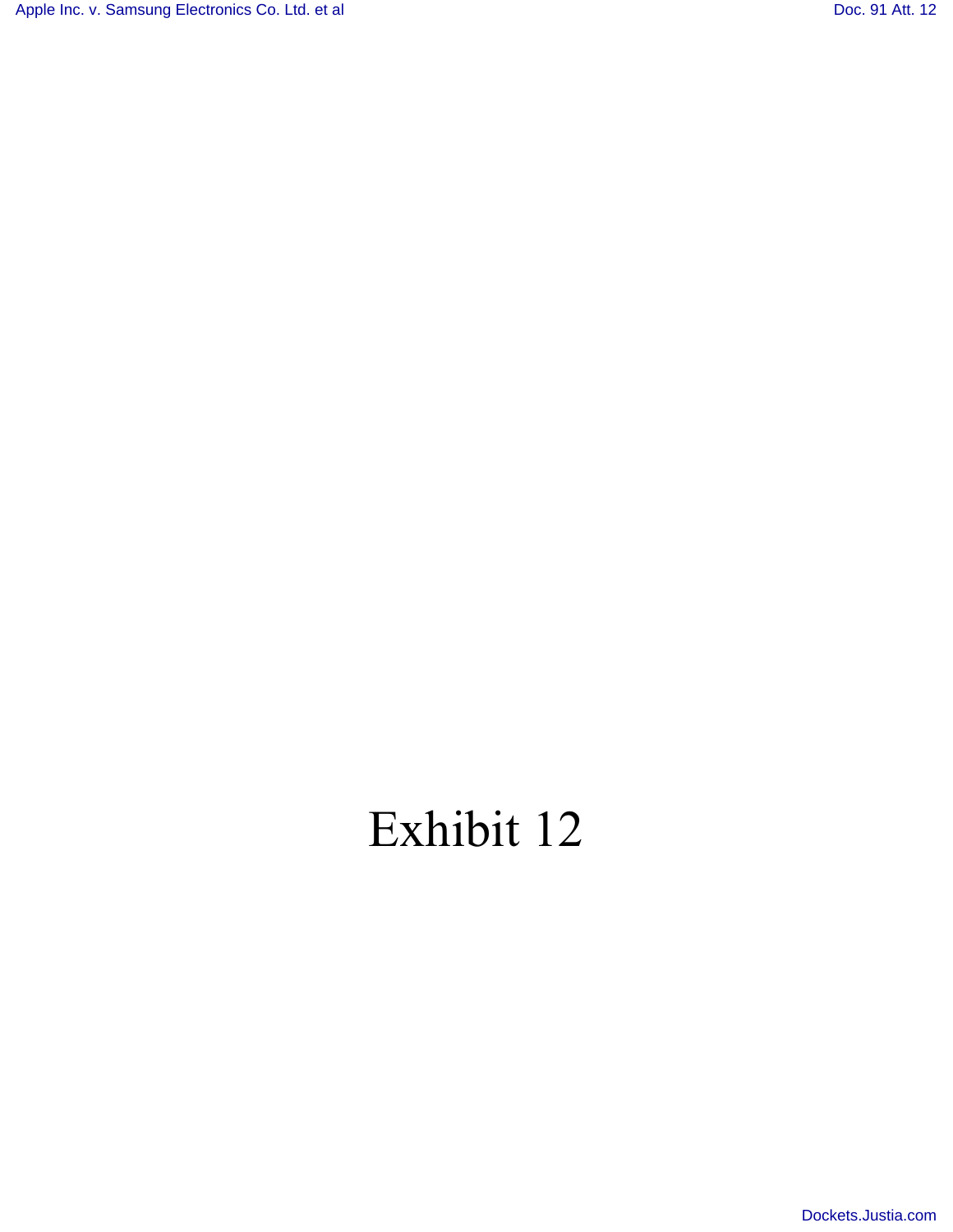| Samsung Galaxy Tab 10.1                | The Galaxy Tab 10.1 is a mobile computing device with a touch screen display. | <b>Features</b> | • 10.1-inch WXGA TFT (PLS) LCD touch screen | (Galaxy Tab 10.1 User Manual (Ex. 9) at 10.) | The Galaxy Tab 10.1 includes an application called "Gallery" that displays electronic<br>documents — more specifically, photographs — on the touch screen display. When<br>running the "Gallery" application, the Galaxy Tab 10.1 displays a first portion of a<br>photograph. (Ex. 13g.) | Displaying "first portion"<br>of electronic document<br>Figure 1: |
|----------------------------------------|-------------------------------------------------------------------------------|-----------------|---------------------------------------------|----------------------------------------------|-------------------------------------------------------------------------------------------------------------------------------------------------------------------------------------------------------------------------------------------------------------------------------------------|-------------------------------------------------------------------|
| Claim 1 of U.S. Patent No. $7,469,381$ | comprising: at a device with a touch screen<br>A computer-implemented method, | display:        |                                             |                                              | displaying a first portion of an electronic<br>document;                                                                                                                                                                                                                                  |                                                                   |

**Infringement Claim Chart for U.S. Patent No. 7,469,381 v. Samsung Galaxy Tab 10.1**  Infringement Claim Chart for U.S. Patent No. 7,469,381 v. Samsung Galaxy Tab 10.1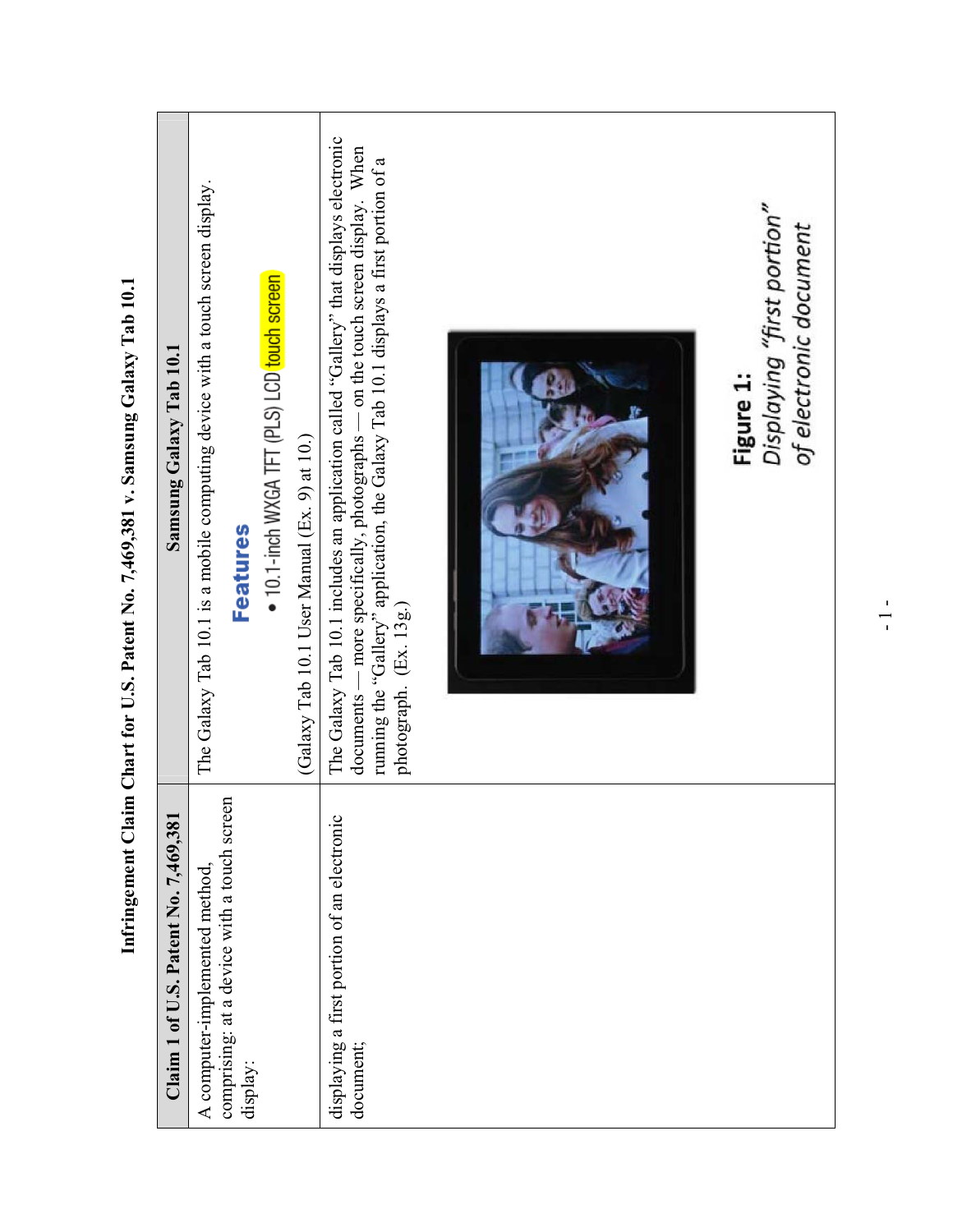| Samsung Galaxy Tab 10.1                | The Galaxy Tab 10.1 detects the movement of an "object" — for instance, a finger<br>on its touch screen. In response, it scrolls the photograph in the same direction to<br>Displaying "second portion" by moving<br>document in first direction in response<br>to finger movement on touch screen<br>display a second, different portion of the photograph. (Ex. 13g.)<br><b>First Direction</b><br>Figure 2: |
|----------------------------------------|----------------------------------------------------------------------------------------------------------------------------------------------------------------------------------------------------------------------------------------------------------------------------------------------------------------------------------------------------------------------------------------------------------------|
| Claim 1 of U.S. Patent No. $7,469,381$ | electronic document displayed on the touch<br>screen display in a first direction to display<br>to detecting the movement, translating the<br>near the touch screen display; in response<br>detecting a movement of an object on or<br>document, wherein the second portion is<br>a second portion of the electronic<br>different from the first portion;                                                      |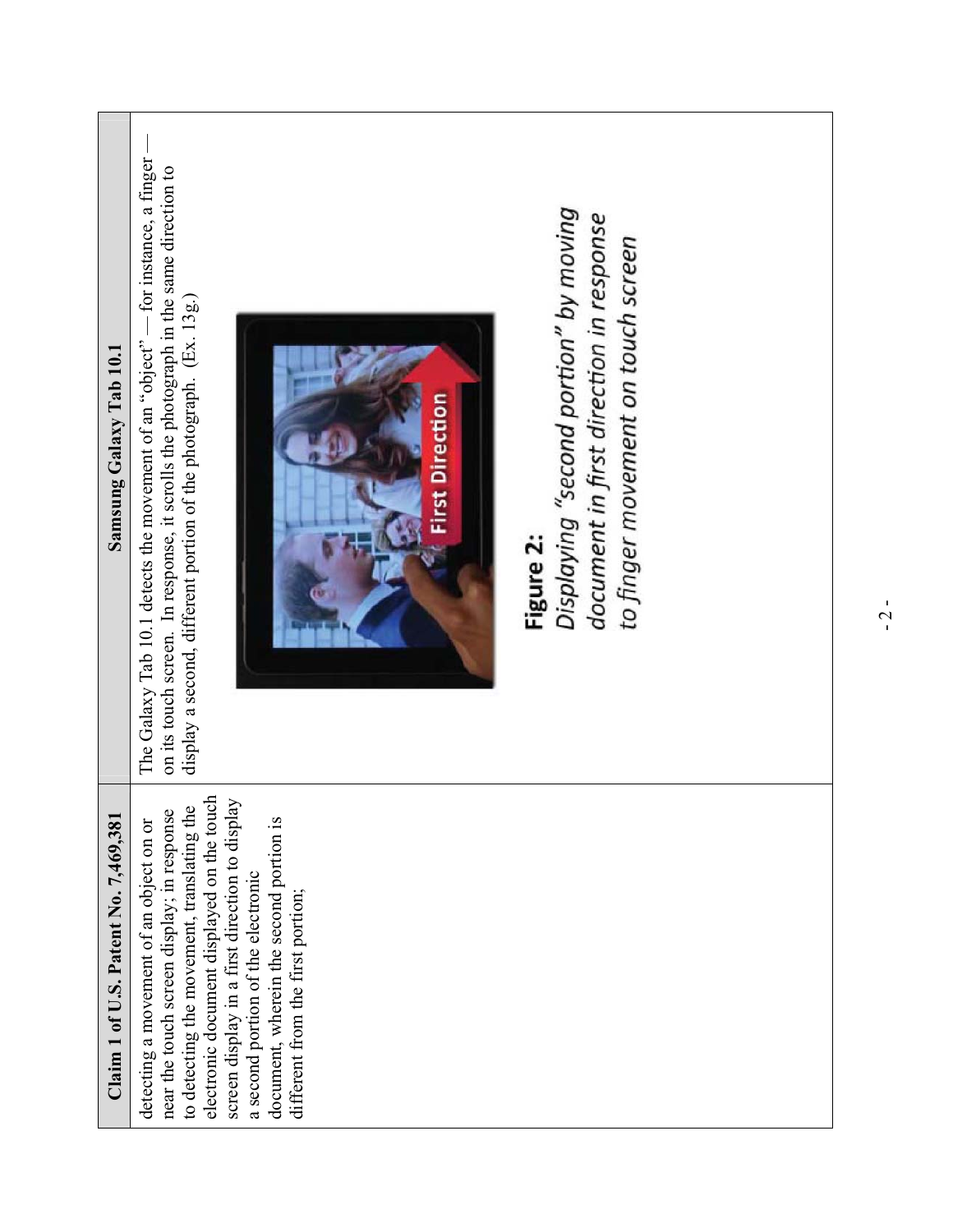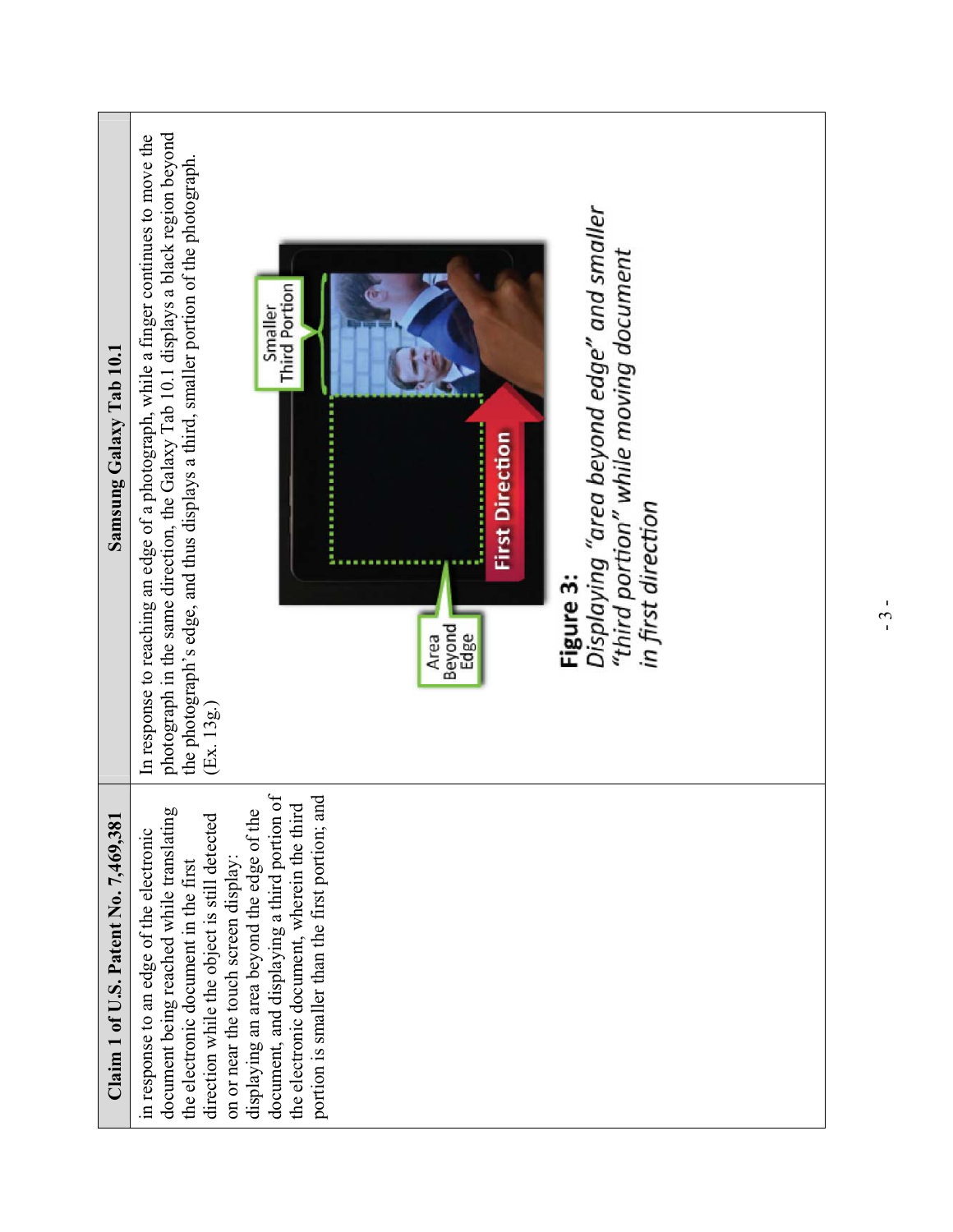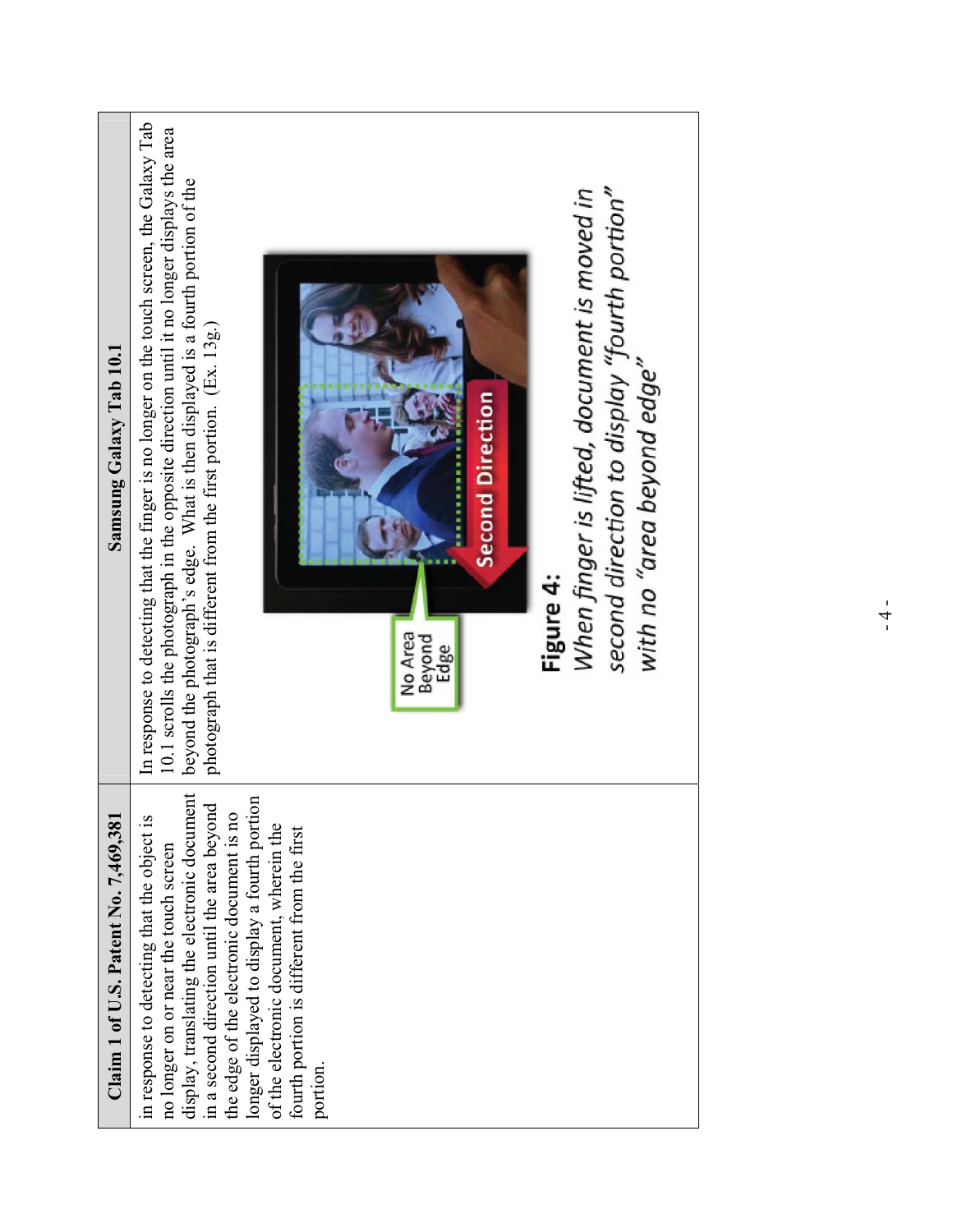| Samsung Galaxy Tab 10.1              | comparison. As is evident from this comparison, the portions of the photograph are<br>Displaying "first portion" of electronic<br>The entire sequence illustrated in Claim 1 is depicted below in a side-by-side<br>document<br>Figure 1:<br>displayed at the same magnification.                           | moving in first direction in response<br>Displaying "second portion" by<br>to finger movement<br>Figure 2:<br>First Direction | smaller "third portion" while moving<br>Displaying "area beyond edge" and<br>in first direction<br>Figure 3:<br>Smaller Third Portion<br><b>First Direction</b><br>Beyond<br>Edge<br>Area | When finger is lifted, document is moved<br>in second direction to display "fourth<br>portion" with no "area beyond edge"<br>Figure 4:<br>Second Direction<br>No Area<br>Beyond<br>Edge |
|--------------------------------------|-------------------------------------------------------------------------------------------------------------------------------------------------------------------------------------------------------------------------------------------------------------------------------------------------------------|-------------------------------------------------------------------------------------------------------------------------------|-------------------------------------------------------------------------------------------------------------------------------------------------------------------------------------------|-----------------------------------------------------------------------------------------------------------------------------------------------------------------------------------------|
| Claim 2 of U.S. Patent No. 7,469,381 | electronic document, the second portion of<br>of the electronic document, and the fourth<br>the electronic document, the third portion<br>claim 1, wherein the first portion of the<br>The computer-implemented method of<br>portion of the electronic document are<br>displayed at the same magnification. |                                                                                                                               |                                                                                                                                                                                           |                                                                                                                                                                                         |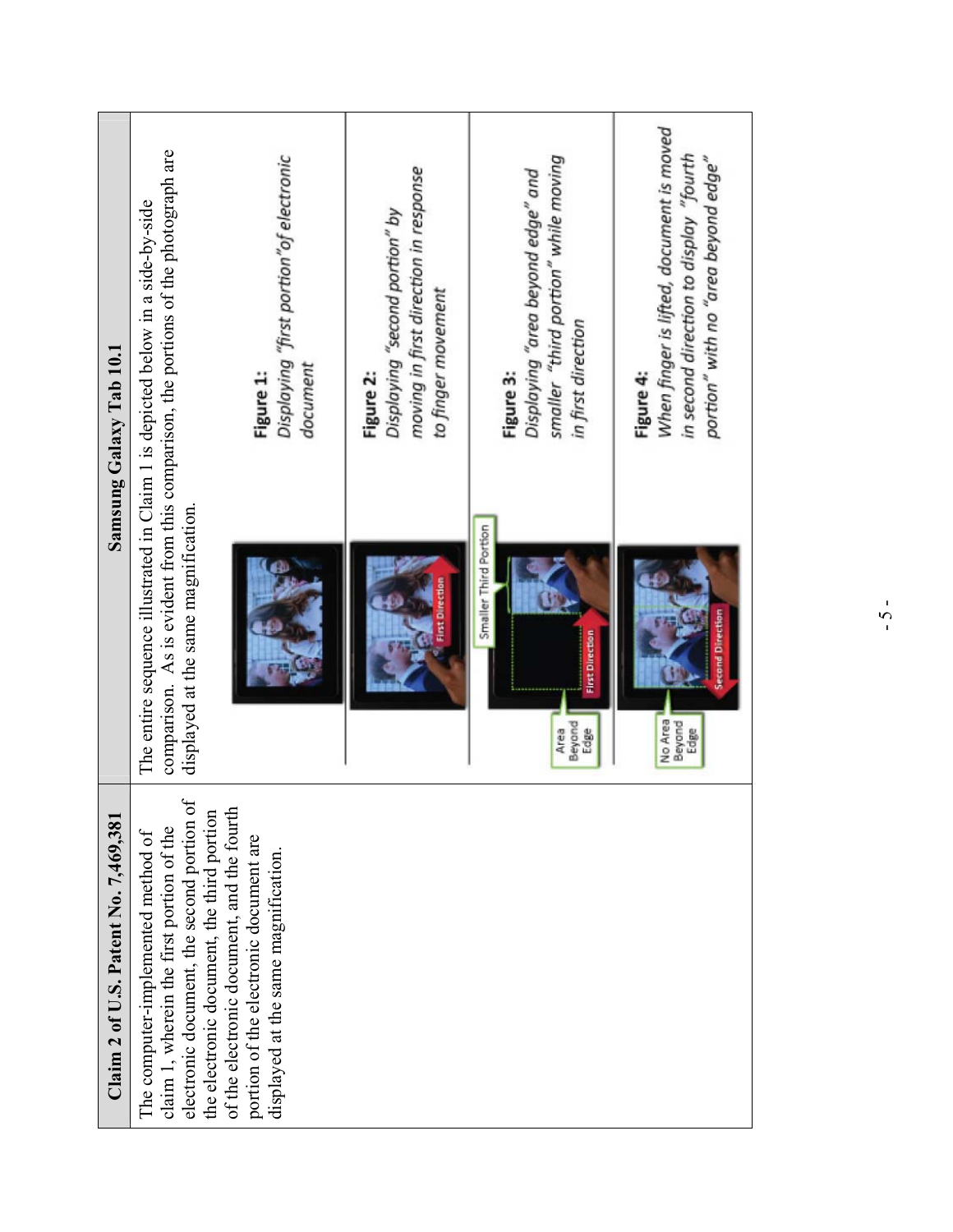| Claim 3 of U.S. Patent No. 7,469,381                                                                                                                       | Samsung Galaxy Tab 10.1                                                                                              |
|------------------------------------------------------------------------------------------------------------------------------------------------------------|----------------------------------------------------------------------------------------------------------------------|
| The computer-implemented method of<br>claim 1, wherein the movement of the<br>object is on the touch screen display.                                       | In the sequence illustrated in Claim 1, the movement of the finger is on the touch<br>screen display.                |
|                                                                                                                                                            |                                                                                                                      |
| Claim 4 of U.S. Patent No. $7,469,381$                                                                                                                     | Samsung Galaxy Tab 10.1                                                                                              |
| The computer-implemented method of<br>claim 1, wherein the object is a finger.                                                                             | In the sequence illustrated in Claim 1, the object that moves on the touch screen<br>display is a finger.            |
|                                                                                                                                                            |                                                                                                                      |
| Claim 5 of U.S. Patent No. $7,469,381$                                                                                                                     | Samsung Galaxy Tab 10.1                                                                                              |
| vertical direction, a horizontal direction, or<br>The computer-implemented method of<br>claim 1, wherein the first direction is a<br>a diagonal direction. | In the sequence illustrated in Claim 1, the first direction is a horizontal direction<br>specifically, to the right. |
|                                                                                                                                                            |                                                                                                                      |
| Claim 7 of U.S. Patent No. 7,469,381                                                                                                                       | Samsung Galaxy Tab 10.1                                                                                              |
| $\overline{\mathbf{S}}$<br>claim 1, wherein the electronic document<br>The computer-implemented method of<br>a digital image.                              | In the sequence illustrated in Claim 1, the electronic document is a digital image,<br>namely a digital photograph.  |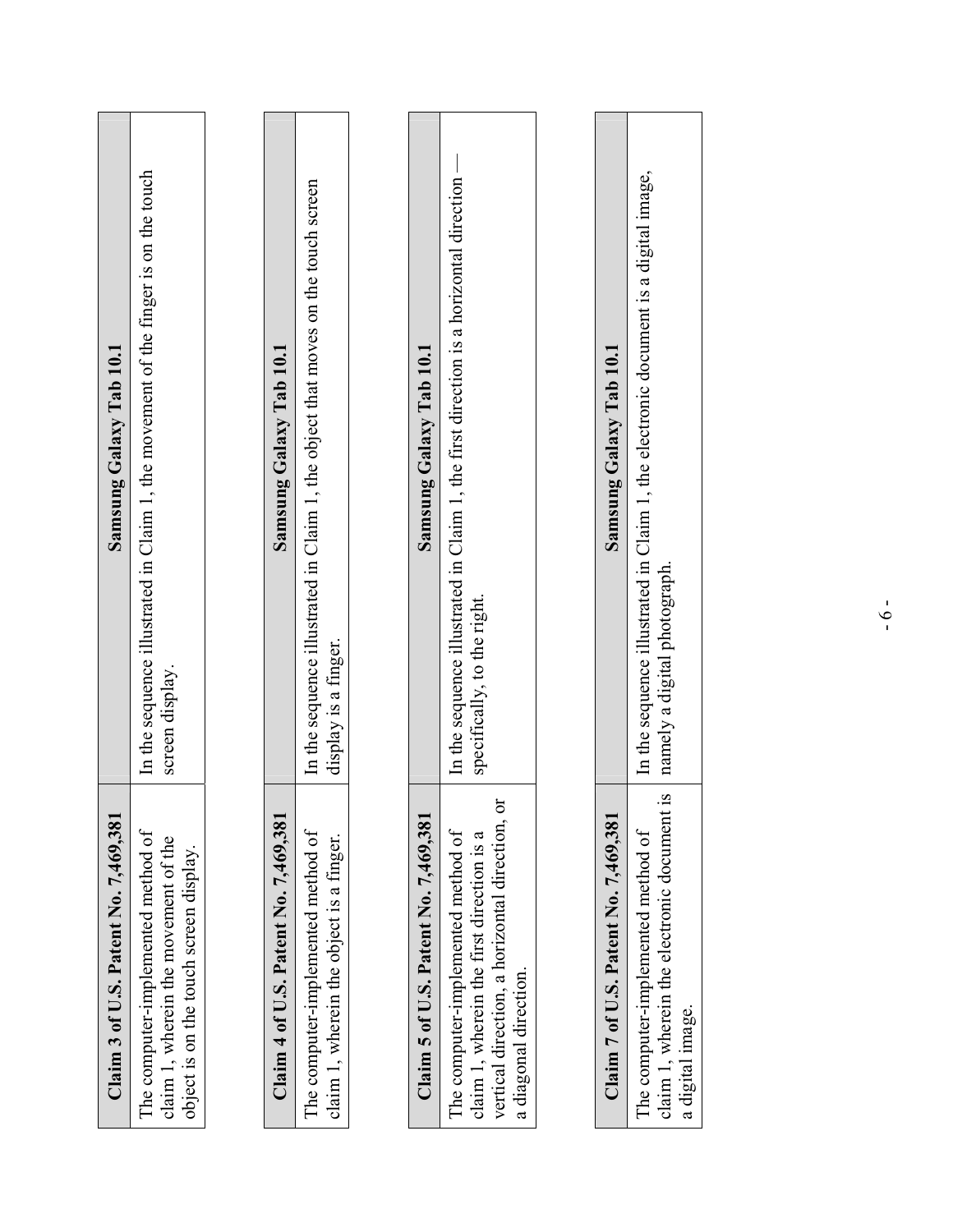

- 7 -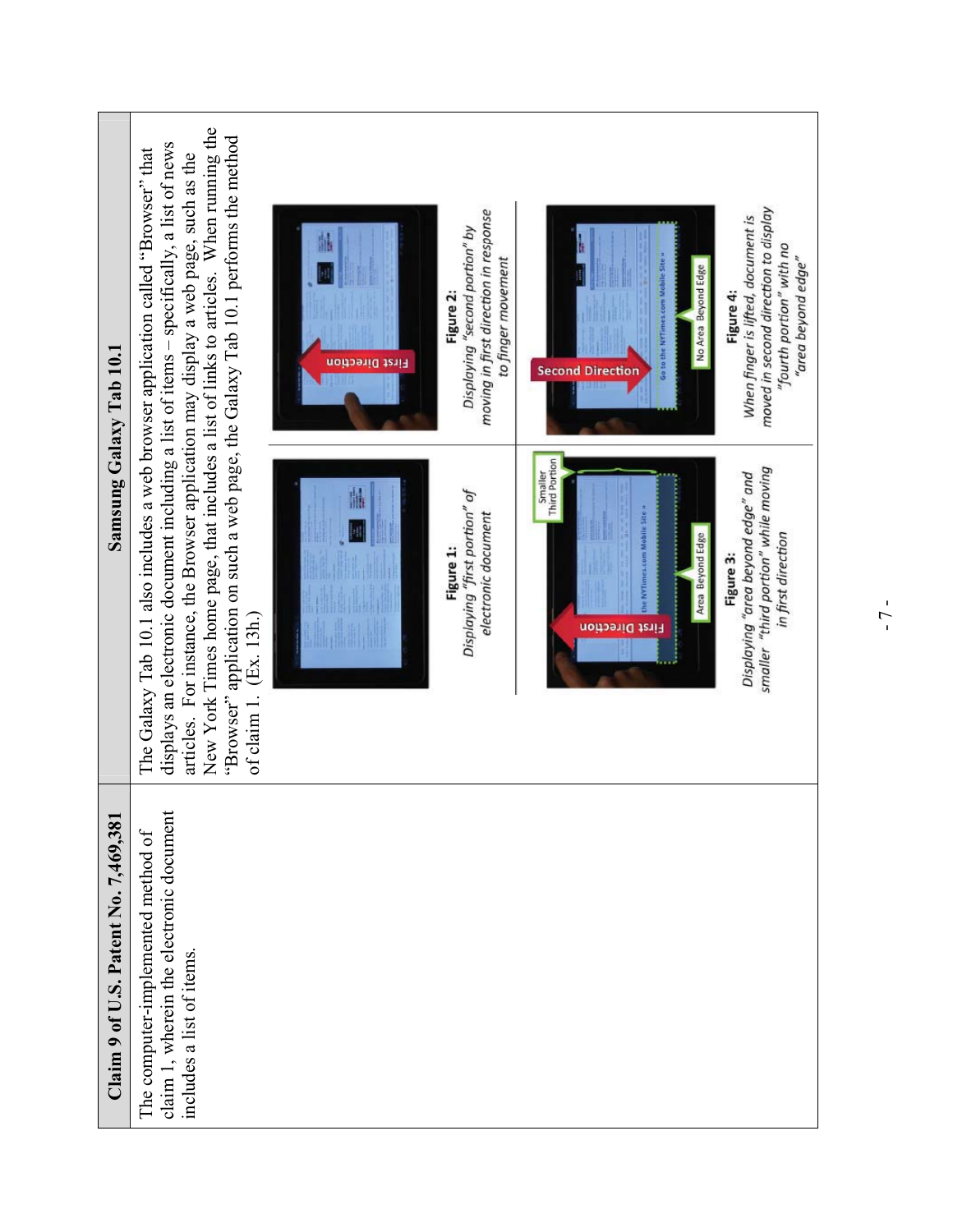| Samsung Galaxy Tab 10.1               | In the sequence illustrated in Claim 1, the "first direction" is to the right, while the<br>"second direction" is opposite, to the left. | Samsung Galaxy Tab 10.1               | In the sequence illustrated in Claim 1, the area beyond the edge of the photograph is<br>black.                                                | Samsung Galaxy Tab 10.1               | In the sequence illustrated in Claim 1, the area beyond the edge of the photograph is<br>black. This area is visually distinct from the photograph itself, which is in color. |
|---------------------------------------|------------------------------------------------------------------------------------------------------------------------------------------|---------------------------------------|------------------------------------------------------------------------------------------------------------------------------------------------|---------------------------------------|-------------------------------------------------------------------------------------------------------------------------------------------------------------------------------|
| Claim 10 of U.S. Patent No. 7,469,381 | claim 1, wherein the second direction is<br>The computer-implemented method of<br>opposite the first direction.                          | Claim 13 of U.S. Patent No. 7,469,381 | claim 1, wherein the area beyond the edge<br>The computer-implemented method of<br>of the document is black, gray, a solid<br>color, or white. | Claim 14 of U.S. Patent No. 7,469,381 | claim 1, wherein the area beyond the edge<br>of the document is visually distinct from<br>The computer-implemented method of<br>the document.                                 |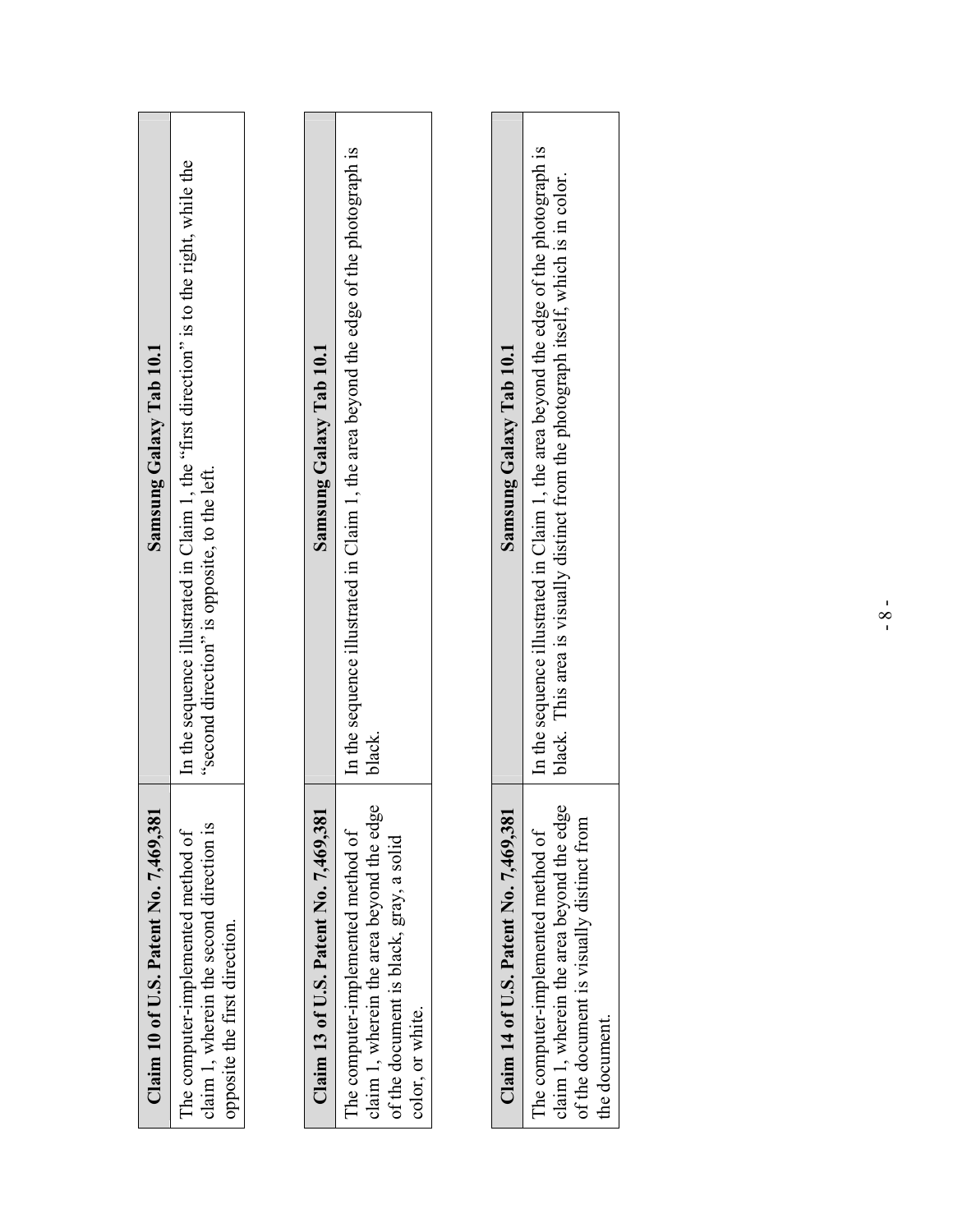| Claim 16 of U.S. Patent No. 7,469,381                                                                                                                                                                                                                                                                                                                                                                                | Samsung Galaxy Tab 10.1                                                                                                                                                                                                                                                                                                                                                                                                                                                            |
|----------------------------------------------------------------------------------------------------------------------------------------------------------------------------------------------------------------------------------------------------------------------------------------------------------------------------------------------------------------------------------------------------------------------|------------------------------------------------------------------------------------------------------------------------------------------------------------------------------------------------------------------------------------------------------------------------------------------------------------------------------------------------------------------------------------------------------------------------------------------------------------------------------------|
| claim 1, wherein changing from translating<br>to an edge of the touch screen display or to<br>second direction until the area beyond the<br>displayed makes the edge of the electronic<br>document appear to be elastically attached<br>in the first direction to translating in the<br>The computer-implemented method of<br>an edge displayed on the touch screen<br>edge of the document is no longer<br>display. | longer on the touch screen, the Galaxy Tab 10.1 changes from scrolling the photograph<br>(to the left). This change makes the photograph appear to "snap" or "bounce" back to<br>in the first direction (to the right) to scrolling the photograph in the opposite direction<br>the left, as though the photograph were elastically attached to the edge of the touch<br>In the sequence illustrated in Claim 1, in response to detecting that the finger is no<br>screen display. |
|                                                                                                                                                                                                                                                                                                                                                                                                                      |                                                                                                                                                                                                                                                                                                                                                                                                                                                                                    |
| Claim 19 of U.S. Patent No. 7,469,381                                                                                                                                                                                                                                                                                                                                                                                | Samsung Galaxy Tab 10.1                                                                                                                                                                                                                                                                                                                                                                                                                                                            |
| and one or more programs, wherein the one<br>and configured to be executed by the one or<br>or more programs are stored in the memory<br>display; one or more processors; memory;<br>more processors, the programs including:<br>A device, comprising: a touch screen                                                                                                                                                | (Galaxy Tab 10.1 User Manual (Ex. 9) at 10); a "Dual Core Tegra 2 processor" (Ex. 5<br>at 5); "Memory Internal" of "16 GB" (Ex. 5 at 7); and the "Gallery" and "Browser"<br>The Galaxy Tab 10.1 is a mobile computing device with a touch screen display:<br>• 10.1-inch WXGA TFT (PLS) LCD touch screen<br>applications stored in memory. (Exs. 13g-13h.)<br><b>Features</b>                                                                                                      |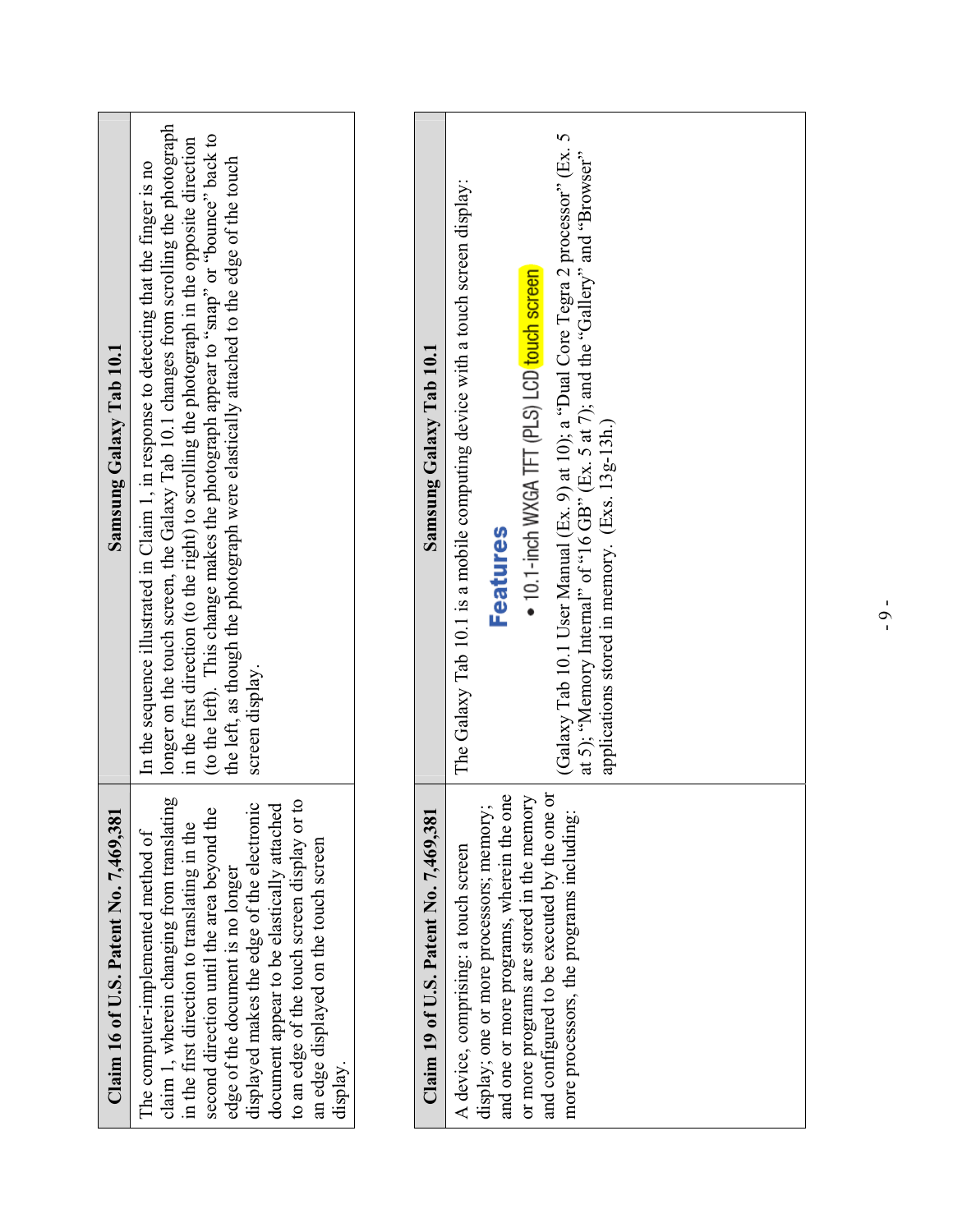| Samsung Galaxy Tab 10.1               | screen display. When running the "Gallery" application, the Galaxy Tab 10.1 displays<br>displaying electronic documents — more specifically, photographs — on the touch<br>The Galaxy Tab 10.1 includes an application called "Gallery" with instructions for<br>a first portion of a photograph. (Ex. 13g.) | Displaying "first portion"<br>of electronic document<br>Figure 1: |  |
|---------------------------------------|--------------------------------------------------------------------------------------------------------------------------------------------------------------------------------------------------------------------------------------------------------------------------------------------------------------|-------------------------------------------------------------------|--|
| Claim 19 of U.S. Patent No. 7,469,381 | $\sigma$<br>instructions for displaying a first portion<br>an electronic document;                                                                                                                                                                                                                           |                                                                   |  |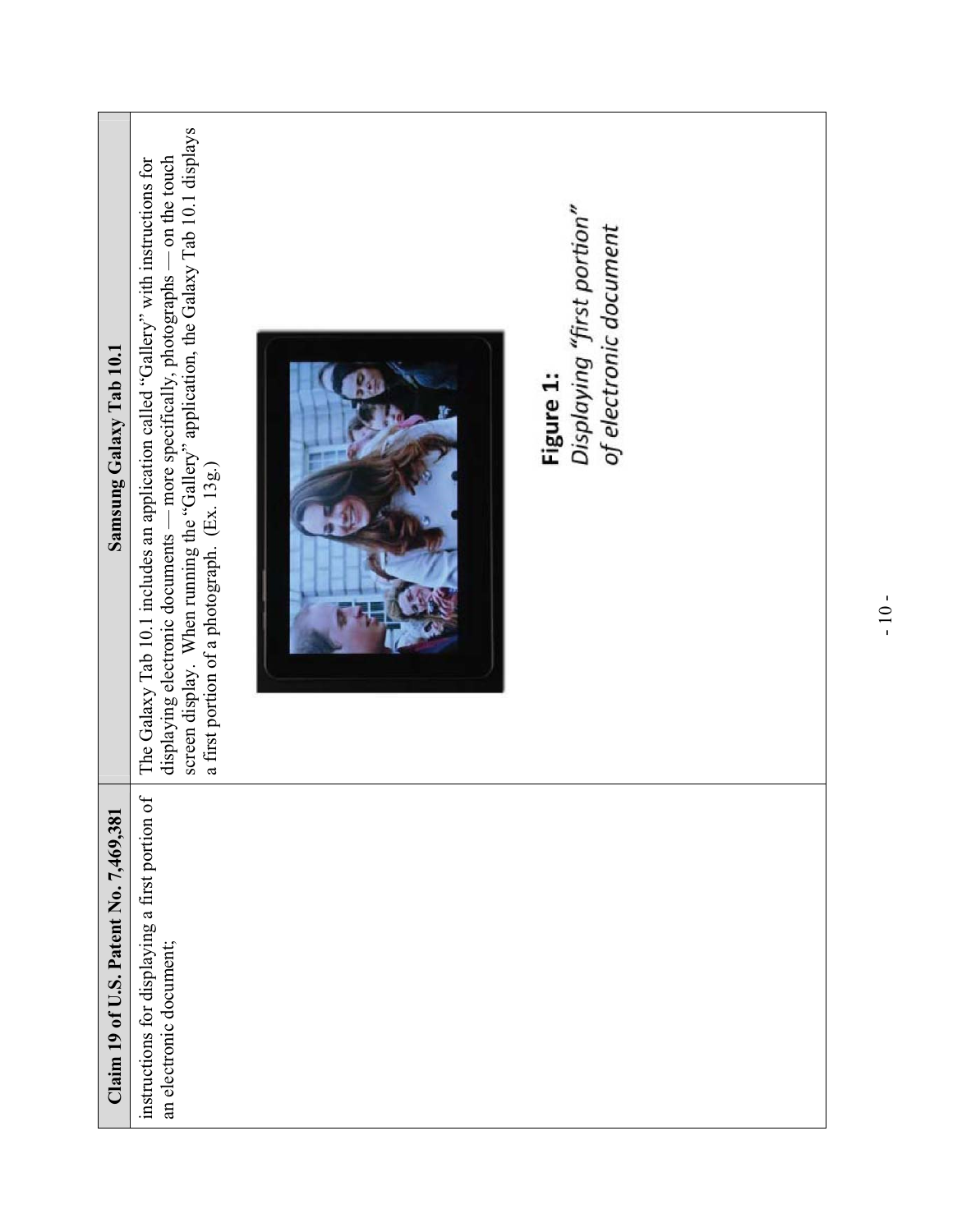| Samsung Galaxy Tab 10.1               | $-$ for instance, a finger $-$ on its touch screen. In response, it scrolls the photograph in<br>the same direction to display a second, different portion of the photograph. (Ex. 13g.)<br>The Galaxy Tab 10.1 includes instructions for detecting the movement of an "object"<br>Displaying "second portion" by moving<br>document in first direction in response<br>to finger movement on touch screen<br><b>First Direction</b><br>Figure 2: |
|---------------------------------------|--------------------------------------------------------------------------------------------------------------------------------------------------------------------------------------------------------------------------------------------------------------------------------------------------------------------------------------------------------------------------------------------------------------------------------------------------|
| Claim 19 of U.S. Patent No. 7,469,381 | instructions for detecting a movement of an<br>second portion of the electronic document,<br>object on or near the touch screen display<br>instructions for translating the electronic<br>document displayed on the touch screen<br>wherein the second portion is different<br>display in a first direction to display a<br>from the first portion, in response to<br>detecting the movement;                                                    |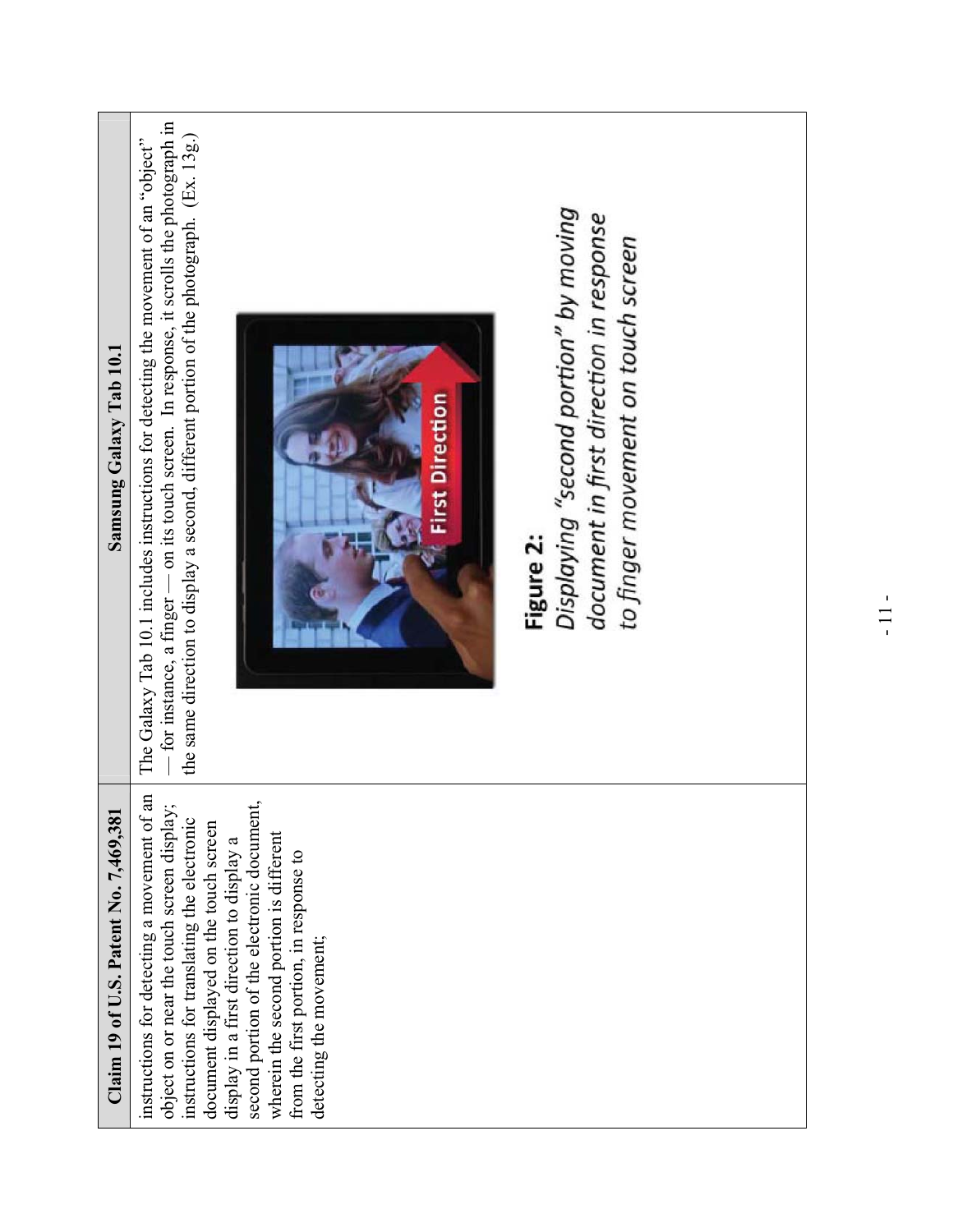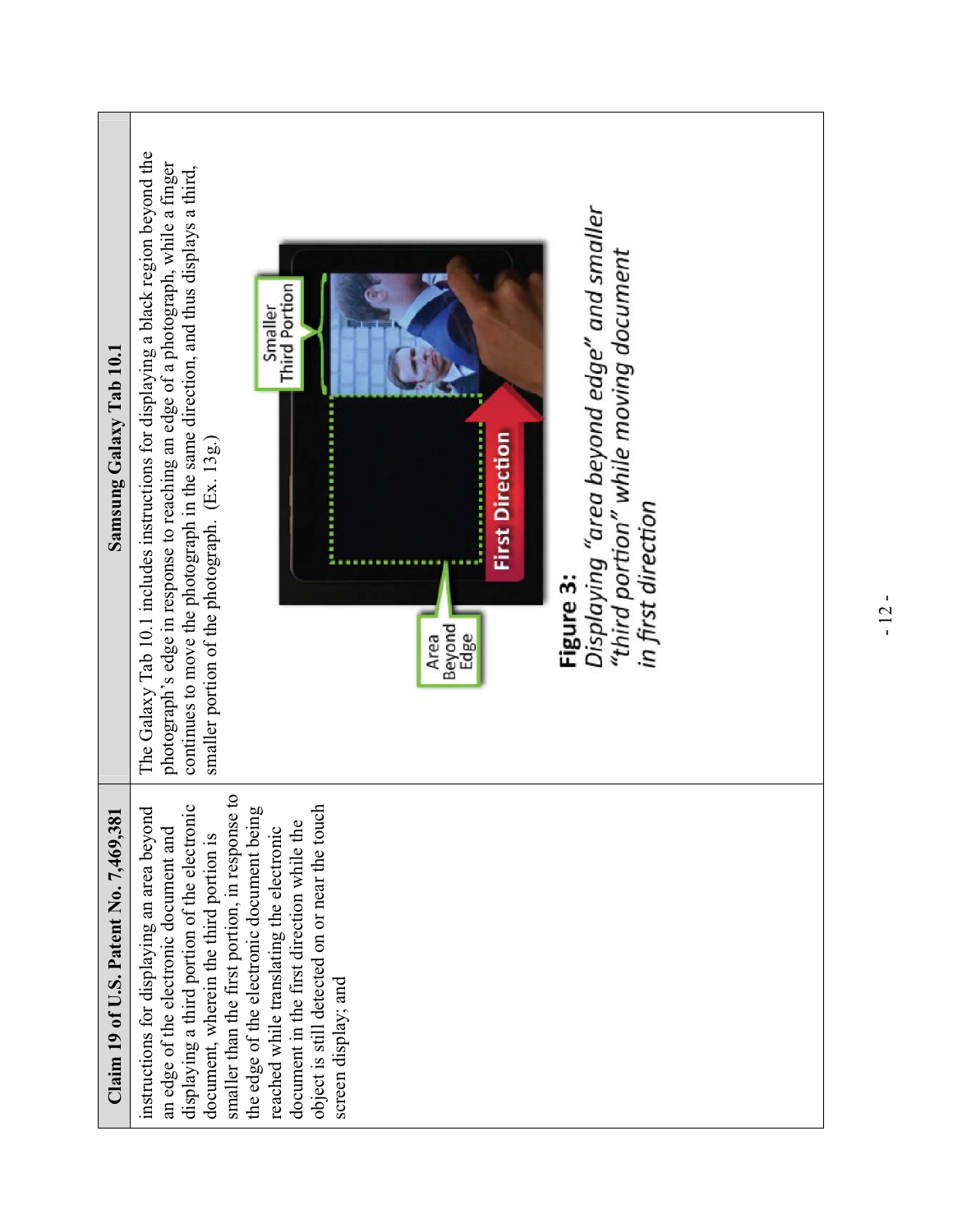| Samsung Galaxy Tab 10.1               | to detecting that the finger is no longer on the touch screen. What is then displayed is a<br>direction until it no longer displays the area beyond the photograph's edge, in response<br>The Galaxy Tab 10.1 includes instructions for scrolling the photograph in the opposite<br>fourth portion of the photograph that is different from the first portion. (Ex. 13g.)<br>second direction to display "fourth portion"<br>When finger is lifted, document is moved in<br>with no "area beyond edge"<br><b>Second Direction</b><br>Figure 4:<br>No Area<br>Beyond<br>Edge |
|---------------------------------------|-----------------------------------------------------------------------------------------------------------------------------------------------------------------------------------------------------------------------------------------------------------------------------------------------------------------------------------------------------------------------------------------------------------------------------------------------------------------------------------------------------------------------------------------------------------------------------|
| Claim 19 of U.S. Patent No. 7,469,381 | a fourth portion of the electronic document,<br>wherein the fourth portion is different from<br>document is no longer displayed to display<br>instructions for translating the electronic<br>the first portion, in response to detecting<br>that the object is no longer on or near the<br>document in a second direction until the<br>area beyond the edge of the electronic<br>touch screen display.                                                                                                                                                                      |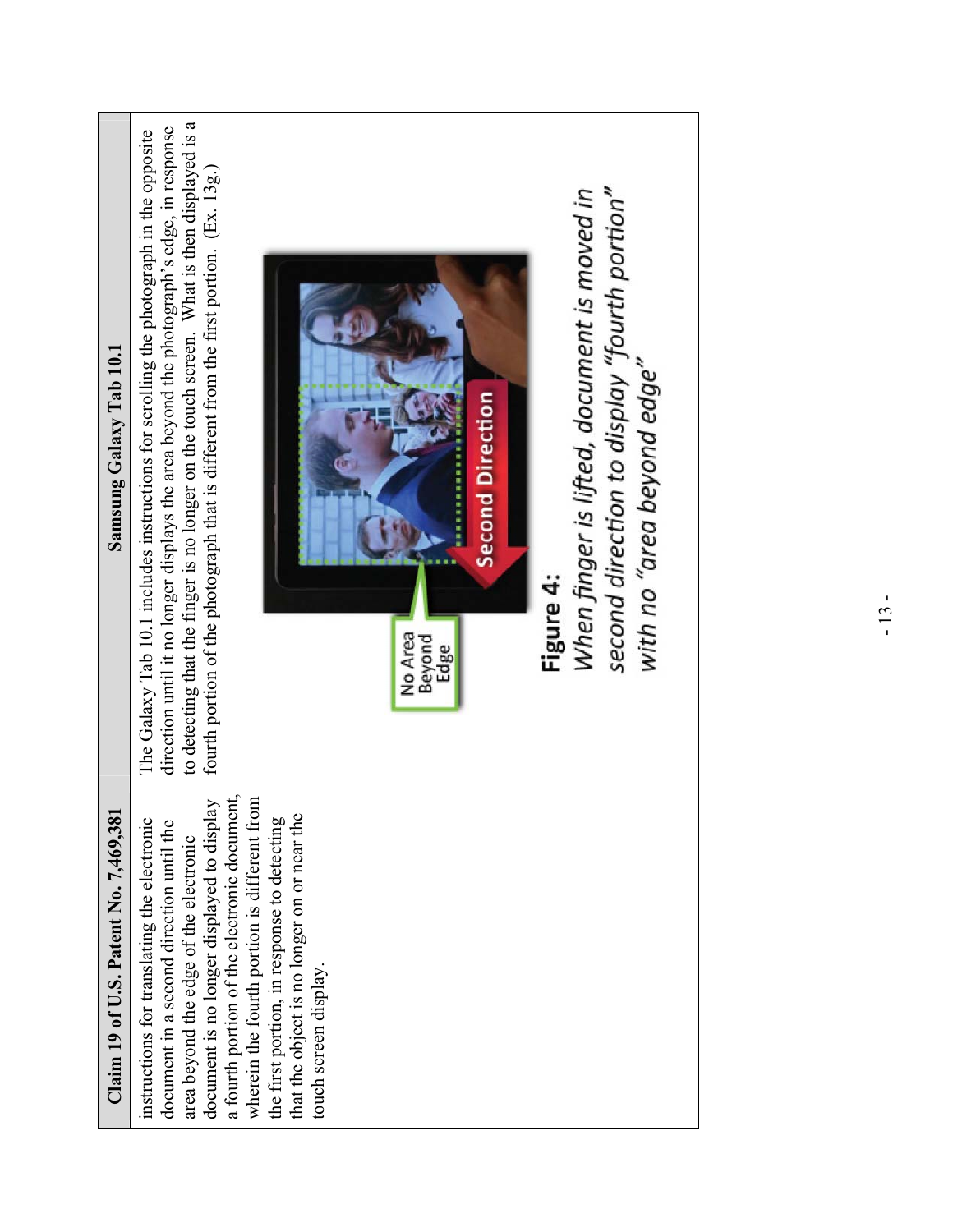| Samsung Galaxy Tab 10.1              | The Galaxy Tab 10.1 is a mobile computing device with a touch screen display:<br>• 10.1-inch WXGA TFT (PLS) LCD touch screen<br><b>Features</b>                   | Internal" of "16 GB") (Ex. 5 at 7); and the "Gallery" and "Browser" applications stored<br>executing instructions (Ex. 5 at 5); a computer readable storage medium ("Memory<br>(Galaxy Tab 10.1 User Manual (Ex. 9) at 10); a "Dual Core Tegra 2 processor" for<br>in memory. $(Exs. 13g-13h.)$ | The Galaxy Tab 10.1 includes an application called "Gallery" that displays electronic<br>- more specifically, photographs - on the touch screen display. When<br>running the "Gallery" application, the Galaxy Tab 10.1 displays a first portion of a<br>photograph. (Ex. 13g.)<br>$documents -$ | Displaying "first portion"<br>of electronic document<br>Figure 1: |
|--------------------------------------|-------------------------------------------------------------------------------------------------------------------------------------------------------------------|-------------------------------------------------------------------------------------------------------------------------------------------------------------------------------------------------------------------------------------------------------------------------------------------------|--------------------------------------------------------------------------------------------------------------------------------------------------------------------------------------------------------------------------------------------------------------------------------------------------|-------------------------------------------------------------------|
| Claim 20 of U.S. Patent No. 7,469,38 | having stored therein instructions, which<br>when executed by a device with a touch<br>A computer readable storage medium<br>screen display, cause the device to: |                                                                                                                                                                                                                                                                                                 | display a first portion of an electronic<br>document;                                                                                                                                                                                                                                            |                                                                   |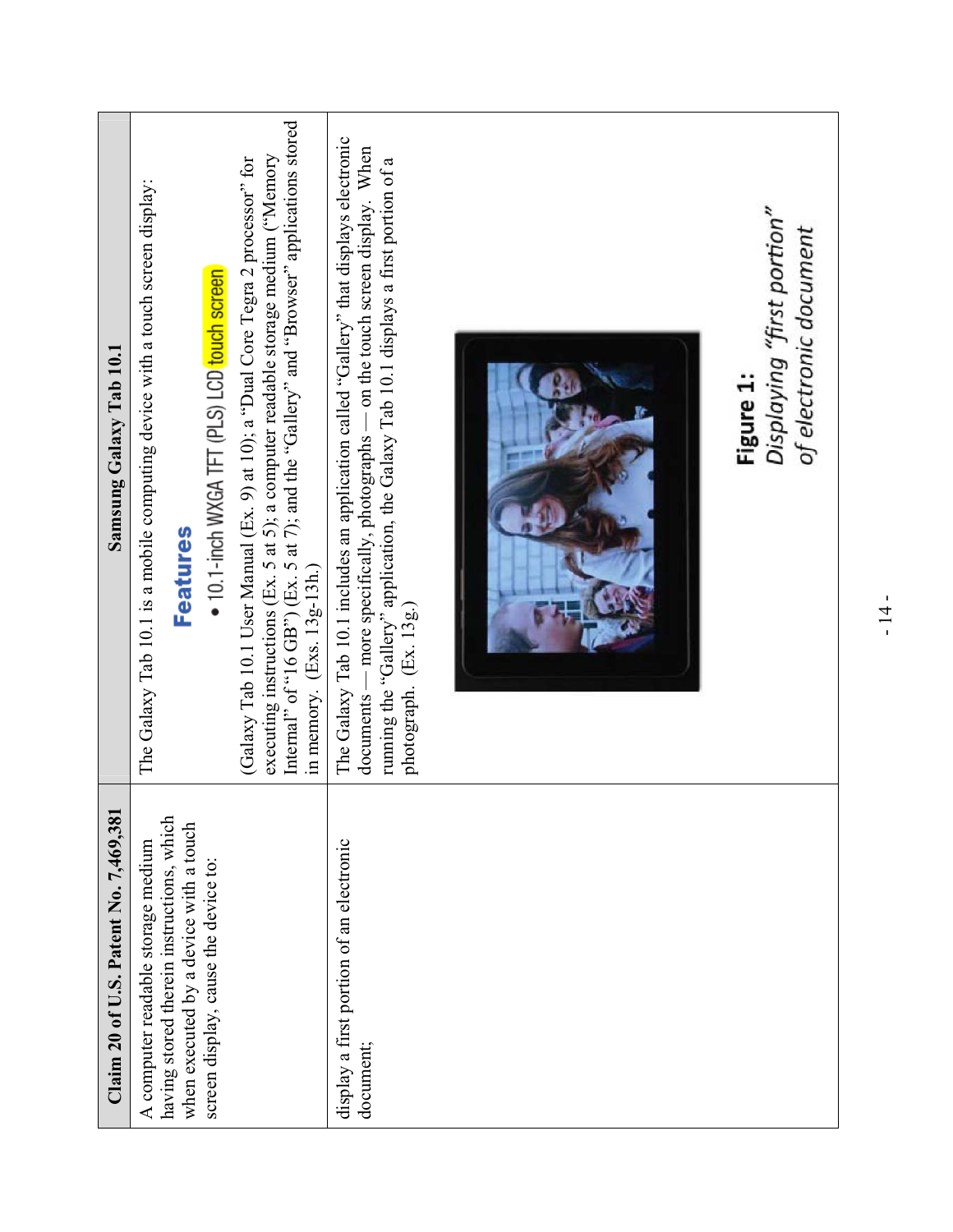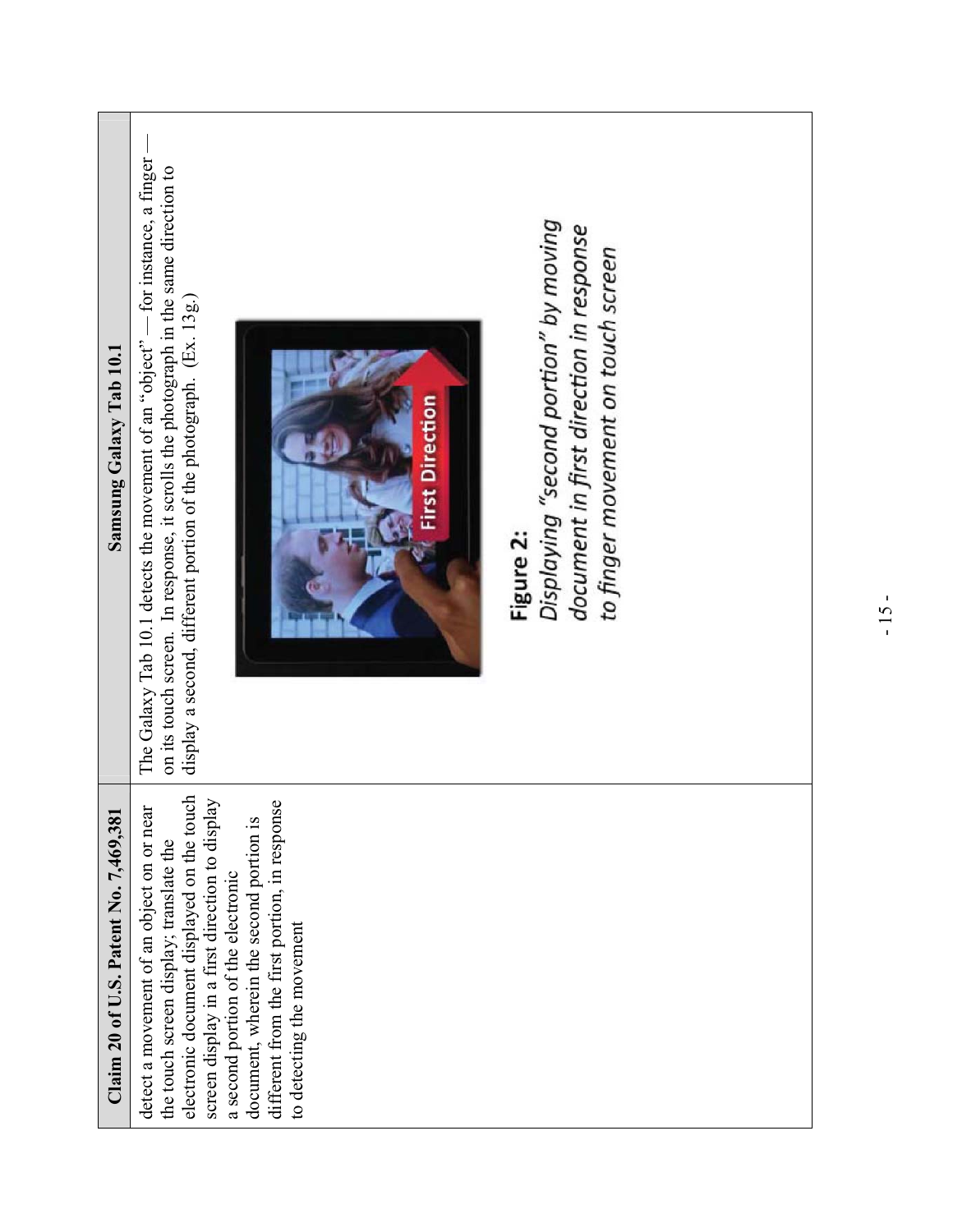